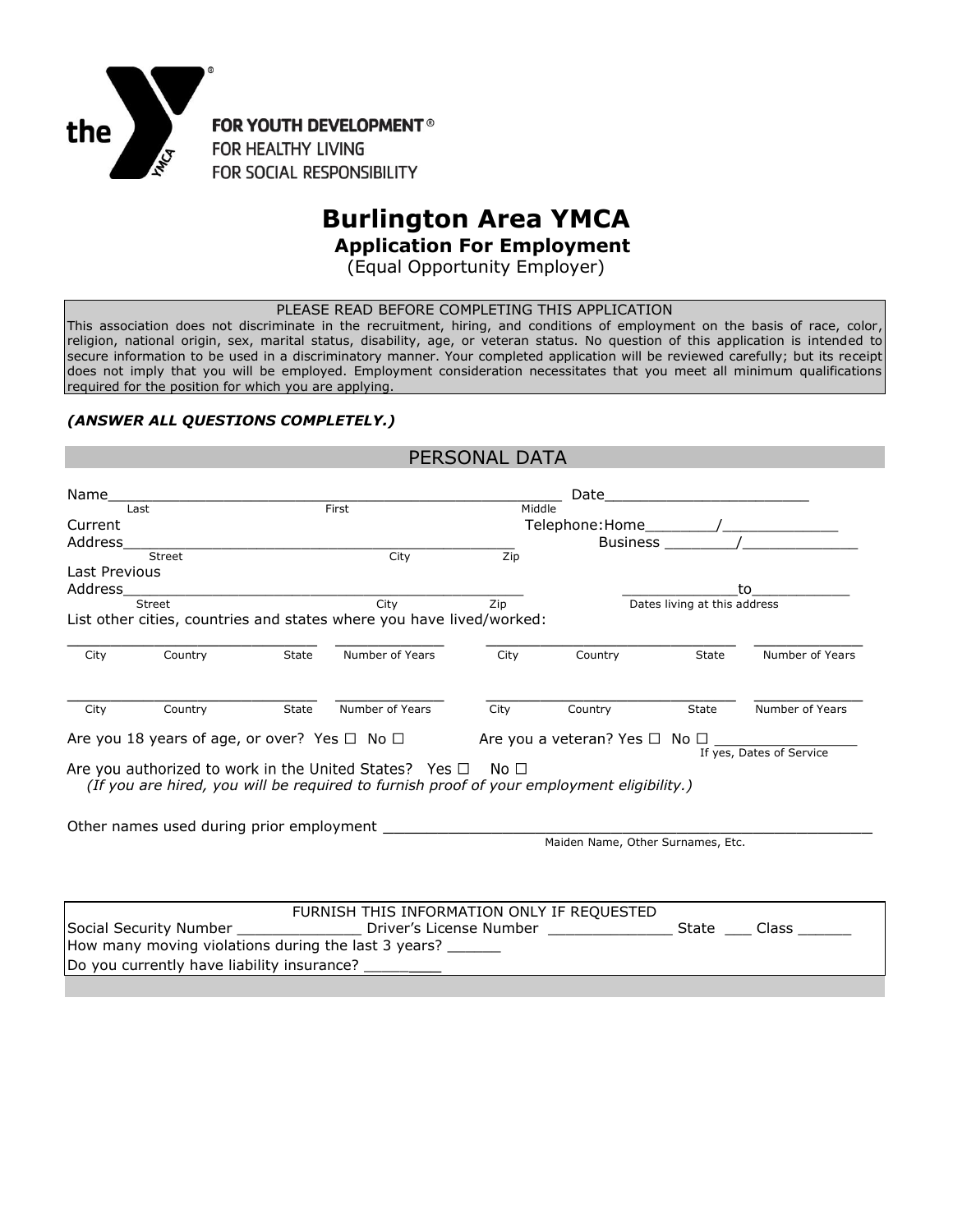## GENERAL

| □ Part-time □ Temporary Notice Required<br>$\Box$ Full-time                                                                                                                                                                                                                                                                                                                                                             |  |                                                                    |                                              |                                                                                           |  |  |  |  |
|-------------------------------------------------------------------------------------------------------------------------------------------------------------------------------------------------------------------------------------------------------------------------------------------------------------------------------------------------------------------------------------------------------------------------|--|--------------------------------------------------------------------|----------------------------------------------|-------------------------------------------------------------------------------------------|--|--|--|--|
| Date Available and the state of the state of the state of the state of the state of the state of the state of the state of the state of the state of the state of the state of the state of the state of the state of the stat<br>If applying for seasonal work, are you available to work during the school term? Yes $\Box$ No $\Box$<br>Have you previously applied for employment at any YMCA? Yes $\Box$ No $\Box$ |  |                                                                    |                                              |                                                                                           |  |  |  |  |
| Worked for any YMCA? Yes □ No □ If so, when? ________________Location_<br>How were you referred to the YMCA? $\Box$ Employee $\Box$ Advertisement $\Box$ School $\Box$ Drop In $\Box$ Agency<br>$\Box$<br>Other                                                                                                                                                                                                         |  |                                                                    |                                              |                                                                                           |  |  |  |  |
| Name of referral source indicated above _<br>Have you failed to be re-employed, ever been involuntarily discharged, fired or asked to resign a position?<br>$\Box$ Yes $\Box$ No If yes, give dates and<br>circumstances                                                                                                                                                                                                |  |                                                                    |                                              |                                                                                           |  |  |  |  |
| Are you presently employed? Yes $\Box$ No $\Box$ If yes, may we contact your present employer? Yes $\Box$ No $\Box$<br>If a job description is provided with this application are you able to perform all of the tasks with or without an<br>accommodation?<br>Yes $\Box$ No $\Box$                                                                                                                                     |  |                                                                    |                                              |                                                                                           |  |  |  |  |
| Please describe below which tasks, if any, you will need an accommodation to perform, and explain what type of<br>accommodation you will                                                                                                                                                                                                                                                                                |  |                                                                    |                                              |                                                                                           |  |  |  |  |
|                                                                                                                                                                                                                                                                                                                                                                                                                         |  |                                                                    |                                              |                                                                                           |  |  |  |  |
| LIST ALL POSITIONS YOU HAVE HELD, BEGINNING WITH YOUR MOST RECENT. INCLUDE SELF- EMPLOYMENT AND VOLUNTEER WORK.<br>Briefly describe your responsibilities:                                                                                                                                                                                                                                                              |  | <b>EMPLOYMENT</b>                                                  |                                              |                                                                                           |  |  |  |  |
| Any experience with children? Yes $\Box$ No $\Box$ If yes,<br>describe and the state of the state of the state of the state of the state of the state of the state of the state of the state of the state of the state of the state of the state of the state of the state of the state of th                                                                                                                           |  |                                                                    |                                              |                                                                                           |  |  |  |  |
| Reason(s) for terminating, or considering a<br>change                                                                                                                                                                                                                                                                                                                                                                   |  |                                                                    |                                              |                                                                                           |  |  |  |  |
| What did you like least about this job?<br>May we contact this employer while we are considering your application? Yes $\square$ No $\square$                                                                                                                                                                                                                                                                           |  |                                                                    |                                              |                                                                                           |  |  |  |  |
| Briefly describe your responsibilities:                                                                                                                                                                                                                                                                                                                                                                                 |  |                                                                    |                                              |                                                                                           |  |  |  |  |
|                                                                                                                                                                                                                                                                                                                                                                                                                         |  |                                                                    |                                              |                                                                                           |  |  |  |  |
| Any experience with children? Yes $\Box$ No If yes,<br>describe                                                                                                                                                                                                                                                                                                                                                         |  | <u> 1989 - Johann John Stone, mensk politik fotograf (d. 1989)</u> |                                              |                                                                                           |  |  |  |  |
| May we contact this employer while we are considering your application? Yes $\Box$                                                                                                                                                                                                                                                                                                                                      |  |                                                                    |                                              | No <sub>1</sub>                                                                           |  |  |  |  |
|                                                                                                                                                                                                                                                                                                                                                                                                                         |  |                                                                    |                                              | Employed from___________to________________<br>Salary (monthly) at start______to__________ |  |  |  |  |
|                                                                                                                                                                                                                                                                                                                                                                                                                         |  | $Zip$ <sub>_______</sub>                                           | Telephone ________/_________________________ |                                                                                           |  |  |  |  |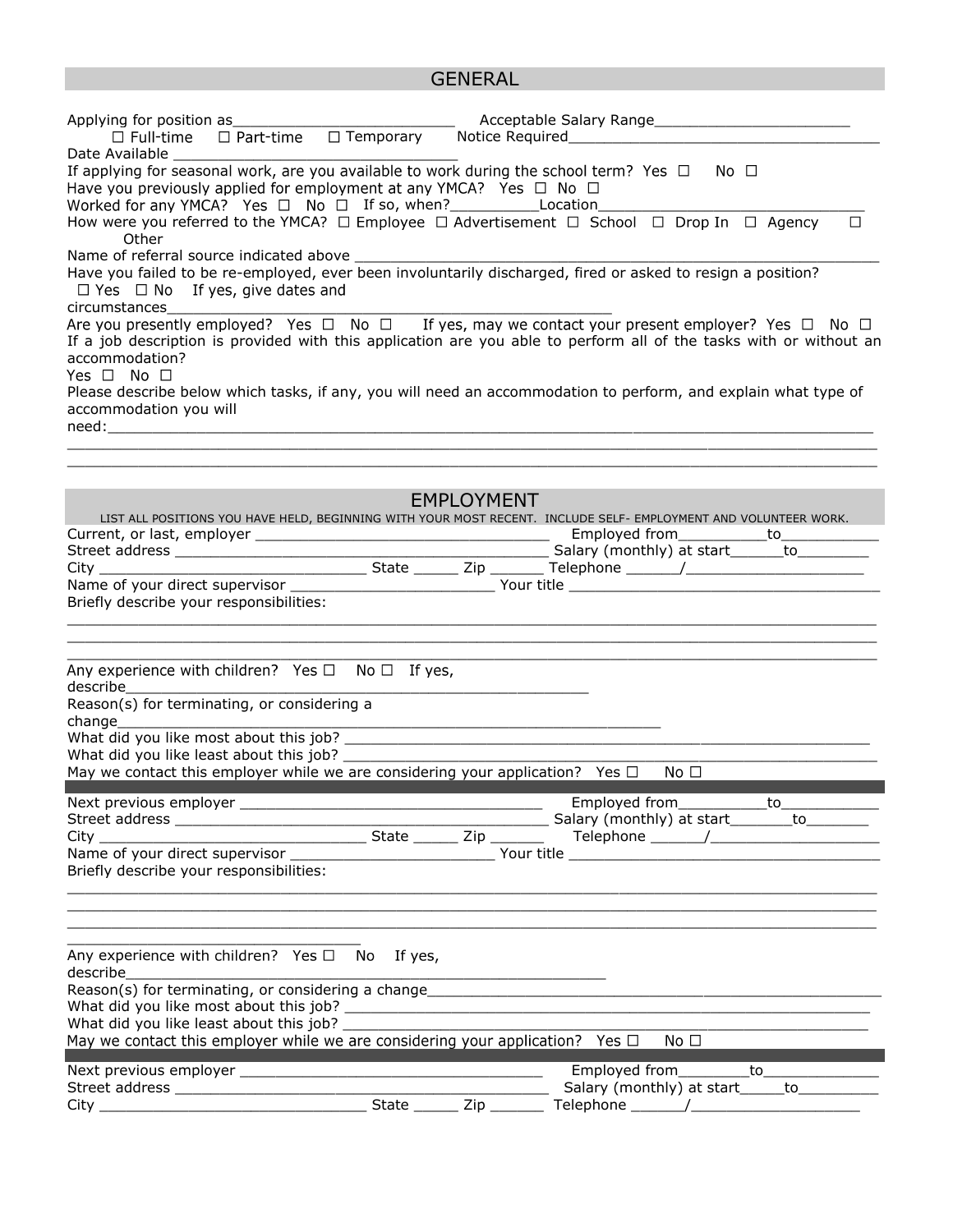| Name of your direct supervisor          | Your title |
|-----------------------------------------|------------|
| Briefly describe your responsibilities: |            |

| Any experience with children? Yes $\Box$ No $\Box$ If yes,<br>describe                                                                                                    |  |                                     |      |  |
|---------------------------------------------------------------------------------------------------------------------------------------------------------------------------|--|-------------------------------------|------|--|
|                                                                                                                                                                           |  |                                     |      |  |
| What did you like least about this job? __________                                                                                                                        |  |                                     |      |  |
| May we contact this employer while we are considering your application? Yes $\Box$                                                                                        |  |                                     | No □ |  |
|                                                                                                                                                                           |  | Employed from__________to__________ |      |  |
| Briefly describe your responsibilities:                                                                                                                                   |  |                                     |      |  |
| Any experience with children? Yes $\Box$ No $\Box$ If yes,<br>describe                                                                                                    |  |                                     |      |  |
| May we contact this employer while we are considering your application? Yes $\square$ No $\square$                                                                        |  |                                     |      |  |
|                                                                                                                                                                           |  |                                     |      |  |
|                                                                                                                                                                           |  |                                     |      |  |
|                                                                                                                                                                           |  |                                     |      |  |
| Briefly describe your responsibilities:                                                                                                                                   |  |                                     |      |  |
| Any experience with children? Yes $\Box$ No $\Box$ If yes,<br>describe                                                                                                    |  |                                     |      |  |
| Reason(s) for terminating, or considering a change______________________________<br>What did you like most about this job?                                                |  |                                     |      |  |
| What did you like least about this job?                                                                                                                                   |  |                                     |      |  |
| May we contact this employer while we are considering your application? Yes $\square$ No $\square$                                                                        |  |                                     |      |  |
| A convictions record will not necessarily be a bar to employment. This information will be used only for job-related<br>purposes and only to the extent permitted by law. |  |                                     |      |  |
| Have you ever been convicted, plead guilty, no contest or had a suspended imposition of sentence of any offense?<br>Yes $\square$<br>$No$ $\Box$                          |  |                                     |      |  |

If yes, please explain: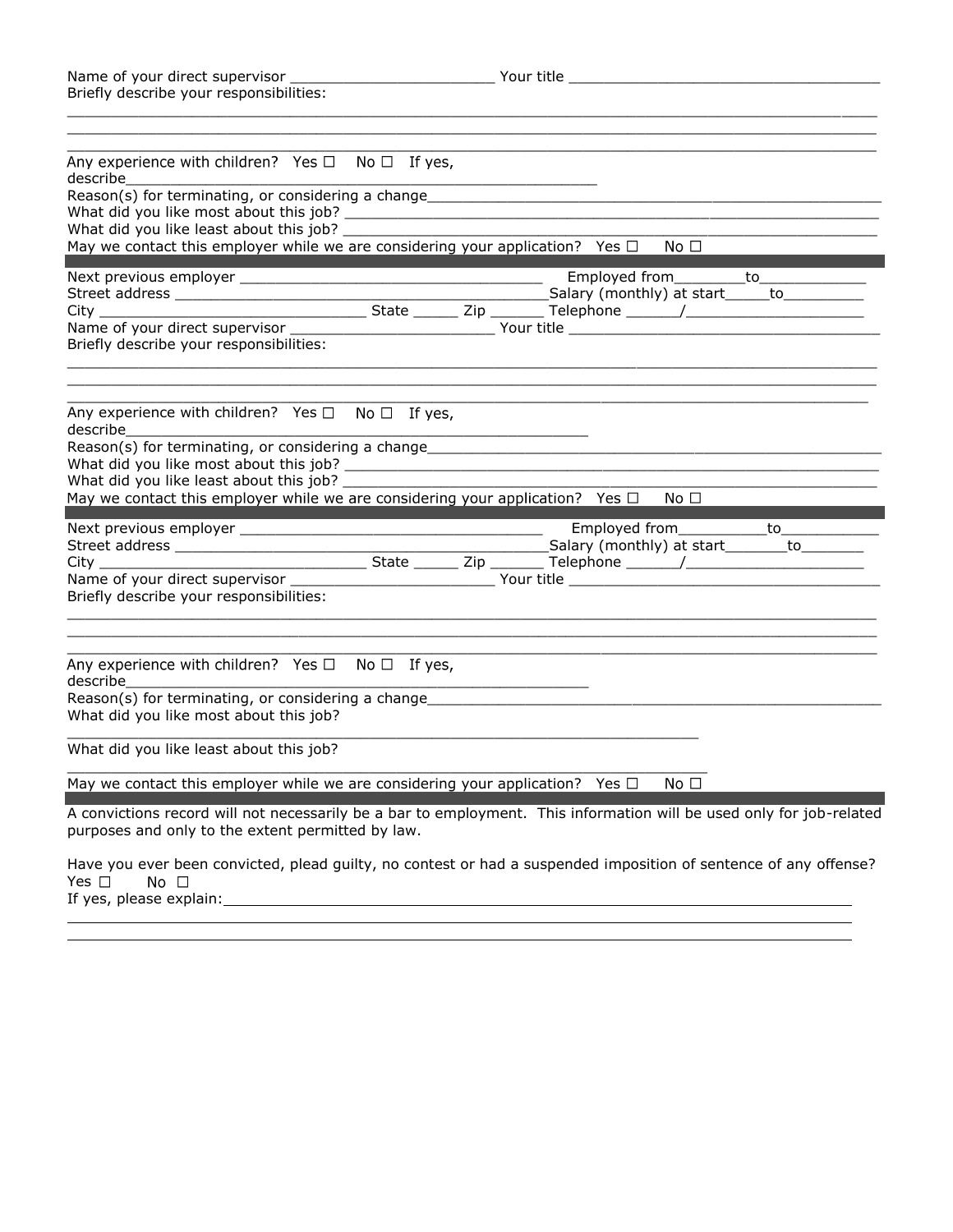## COMPLETE IF APPLYING TO WORK WITH CHILDREN

Why do you want to work with and care for 

With what age group or sex do you prefer to work? Why?

What is your philosophy about 

What do you do when you are upset or angry about 

Other than through employment, how are you involved with 

<u> 1989 - Johann Harry Harry Harry Harry Harry Harry Harry Harry Harry Harry Harry Harry Harry Harry Harry Harry</u>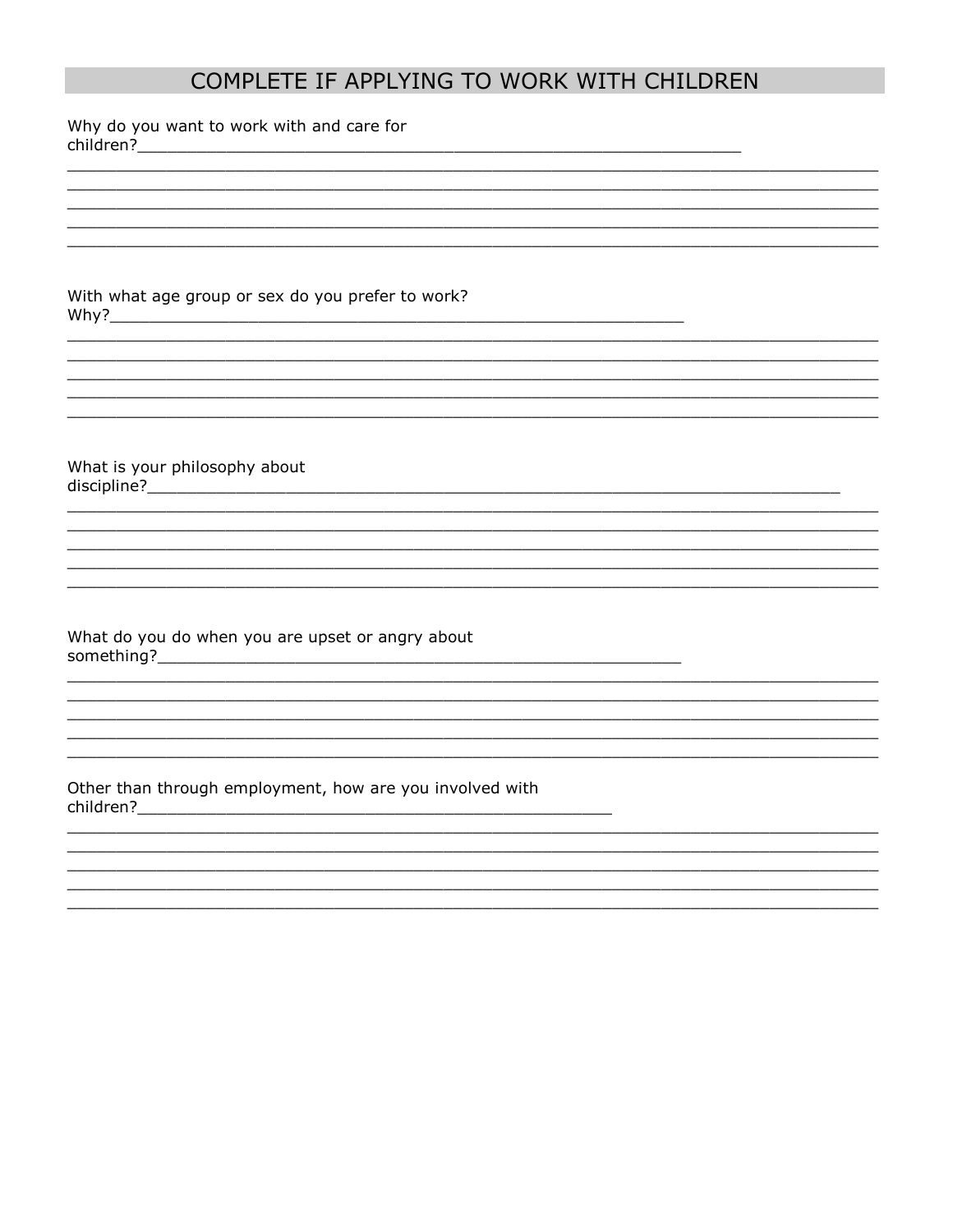List the 3 greatest strengths and the 3 most difficult problems you have in working with children. GREATEST STRENGTHS MOST DIFFICULT PROBLEMS

- 1. \_\_\_\_\_\_\_\_\_\_\_\_\_\_\_\_\_\_\_\_\_\_\_\_\_\_\_\_\_\_\_\_\_\_\_\_\_\_\_\_ 1. \_\_\_\_\_\_\_\_\_\_\_\_\_\_\_\_\_\_\_\_\_\_\_\_\_\_\_\_\_\_\_\_\_\_\_\_\_\_
- 
- 2.  $\Box$ 3. \_\_\_\_\_\_\_\_\_\_\_\_\_\_\_\_\_\_\_\_\_\_\_\_\_\_\_\_\_\_\_\_\_\_\_\_\_\_\_\_ 3. \_\_\_\_\_\_\_\_\_\_\_\_\_\_\_\_\_\_\_\_\_\_\_\_\_\_\_\_\_\_\_\_\_\_\_\_\_\_
- EDUCATION **Print Name, City and State Types of Course 1999 Degree For Each School Listed Dates Or Major Graduated? Received High** School From \_ To  $_$ College \_\_\_\_\_\_\_\_\_\_\_\_\_\_\_\_\_\_\_ From \_\_\_\_\_\_\_\_\_\_\_\_\_ To \_\_\_\_\_\_\_\_\_\_\_\_\_\_\_ College \_\_\_\_\_\_\_\_\_\_\_\_\_\_\_\_\_\_\_ From \_\_\_\_\_\_\_\_\_\_\_\_\_ To  $\_$ Trade, Bus., Night, or Corres. From  $To$ Other \_\_\_\_\_\_\_\_\_\_\_\_\_\_\_\_\_\_\_ From \_\_\_\_\_\_\_\_\_\_\_\_\_  $To$   $\overline{\phantom{0}}$

| Are you presently in school?                                                                        |  |  | Yes $\Box$ No $\Box$ If yes, give expected completion date _ |  |  |  |  |  |
|-----------------------------------------------------------------------------------------------------|--|--|--------------------------------------------------------------|--|--|--|--|--|
| List courses you are taking                                                                         |  |  |                                                              |  |  |  |  |  |
|                                                                                                     |  |  |                                                              |  |  |  |  |  |
|                                                                                                     |  |  |                                                              |  |  |  |  |  |
|                                                                                                     |  |  |                                                              |  |  |  |  |  |
|                                                                                                     |  |  |                                                              |  |  |  |  |  |
| If not a high school graduate, indicate highest grade completed                                     |  |  |                                                              |  |  |  |  |  |
|                                                                                                     |  |  |                                                              |  |  |  |  |  |
| If not a high school graduate, have you earned a General Education Development (GED) or high school |  |  |                                                              |  |  |  |  |  |
| equivalency?                                                                                        |  |  |                                                              |  |  |  |  |  |
| Yes.<br>No                                                                                          |  |  |                                                              |  |  |  |  |  |

## SPECIAL SKILLS

Describe any volunteer work, other experience, interest, training, or honors received in connection with your service to any organizations which you consider relevant to your ability to perform the job sought.

 $\_$  ,  $\_$  ,  $\_$  ,  $\_$  ,  $\_$  ,  $\_$  ,  $\_$  ,  $\_$  ,  $\_$  ,  $\_$  ,  $\_$  ,  $\_$  ,  $\_$  ,  $\_$  ,  $\_$  ,  $\_$  ,  $\_$  ,  $\_$  ,  $\_$  ,  $\_$  ,  $\_$  ,  $\_$  ,  $\_$  ,  $\_$  ,  $\_$  ,  $\_$  ,  $\_$  ,  $\_$  ,  $\_$  ,  $\_$  ,  $\_$  ,  $\_$  ,  $\_$  ,  $\_$  ,  $\_$  ,  $\_$  ,  $\_$  ,  $\_$  ,  $\_$  ,  $\_$  ,  $\_$  ,  $\_$  ,  $\_$  ,  $\_$  ,  $\_$  ,  $\_$  ,  $\_$  ,  $\_$  ,  $\_$  ,  $\_$  ,  $\_$  ,  $\_$  ,  $\_$  ,  $\_$  ,  $\_$  ,  $\_$  ,  $\_$  ,  $\_$  ,  $\_$  ,  $\_$  ,  $\_$  ,  $\_$  ,  $\_$  ,  $\_$  ,  $\_$  ,  $\_$  ,  $\_$  ,  $\_$  ,  $\_$  ,  $\_$  ,  $\_$  ,  $\_$  ,  $\_$  ,  $\_$  ,  $\Box$  $\Box$  $\_$  ,  $\_$  ,  $\_$  ,  $\_$  ,  $\_$  ,  $\_$  ,  $\_$  ,  $\_$  ,  $\_$  ,  $\_$  ,  $\_$  ,  $\_$  ,  $\_$  ,  $\_$  ,  $\_$  ,  $\_$  ,  $\_$  ,  $\_$  ,  $\_$  ,  $\_$  ,  $\_$  ,  $\_$  ,  $\_$  ,  $\_$  ,  $\_$  ,  $\_$  ,  $\_$  ,  $\_$  ,  $\_$  ,  $\_$  ,  $\_$  ,  $\_$  ,  $\_$  ,  $\_$  ,  $\_$  ,  $\_$  ,  $\_$  ,

List all current special license(s), permit(s), certification(s) and level or credited hours. (CPR, Lifeguard, First Aid, etc.) Type **Level** Level **Expiration Date** 

 $\frac{1}{2}$  ,  $\frac{1}{2}$  ,  $\frac{1}{2}$  ,  $\frac{1}{2}$  ,  $\frac{1}{2}$  ,  $\frac{1}{2}$  ,  $\frac{1}{2}$  ,  $\frac{1}{2}$  ,  $\frac{1}{2}$  ,  $\frac{1}{2}$  ,  $\frac{1}{2}$  ,  $\frac{1}{2}$  ,  $\frac{1}{2}$  ,  $\frac{1}{2}$  ,  $\frac{1}{2}$  ,  $\frac{1}{2}$  ,  $\frac{1}{2}$  ,  $\frac{1}{2}$  ,  $\frac{1$ 

 $\frac{1}{2}$  ,  $\frac{1}{2}$  ,  $\frac{1}{2}$  ,  $\frac{1}{2}$  ,  $\frac{1}{2}$  ,  $\frac{1}{2}$  ,  $\frac{1}{2}$  ,  $\frac{1}{2}$  ,  $\frac{1}{2}$  ,  $\frac{1}{2}$  ,  $\frac{1}{2}$  ,  $\frac{1}{2}$  ,  $\frac{1}{2}$  ,  $\frac{1}{2}$  ,  $\frac{1}{2}$  ,  $\frac{1}{2}$  ,  $\frac{1}{2}$  ,  $\frac{1}{2}$  ,  $\frac{1$ 

\_\_\_\_\_\_\_\_\_\_\_\_\_\_\_\_\_\_\_\_\_\_\_\_ \_\_\_\_\_\_\_\_\_\_\_\_\_\_\_\_\_\_\_\_\_\_

\_\_\_\_\_\_\_\_\_\_\_\_\_\_\_\_\_\_\_\_\_\_\_\_\_\_\_\_\_\_\_\_\_\_\_\_\_\_\_\_\_\_\_\_\_

| List equipment, machinery or special skills relative to your ability to perform the functions of the position for which |
|-------------------------------------------------------------------------------------------------------------------------|
| you are applying. Include your skill level and/or years of                                                              |
| experience                                                                                                              |

 $\_$  ,  $\_$  ,  $\_$  ,  $\_$  ,  $\_$  ,  $\_$  ,  $\_$  ,  $\_$  ,  $\_$  ,  $\_$  ,  $\_$  ,  $\_$  ,  $\_$  ,  $\_$  ,  $\_$  ,  $\_$  ,  $\_$  ,  $\_$  ,  $\_$  ,  $\_$  ,  $\_$  ,  $\_$  ,  $\_$  ,  $\_$  ,  $\_$  ,  $\_$  ,  $\_$  ,  $\_$  ,  $\_$  ,  $\_$  ,  $\_$  ,  $\_$  ,  $\_$  ,  $\_$  ,  $\_$  ,  $\_$  ,  $\_$  ,  $\_$  ,  $\_$  ,  $\_$  ,  $\_$  ,  $\_$  ,  $\_$  ,  $\_$  ,  $\_$  ,  $\_$  ,  $\_$  ,  $\_$  ,  $\_$  ,  $\_$  ,  $\_$  ,  $\_$  ,  $\_$  ,  $\_$  ,  $\_$  ,  $\_$  ,  $\_$  ,  $\_$  ,  $\_$  ,  $\_$  ,  $\_$  ,  $\_$  ,  $\_$  ,  $\_$  ,  $\_$  ,  $\_$  ,  $\_$  ,  $\_$  ,  $\_$  ,  $\_$  ,  $\_$  ,  $\_$  ,  $\_$  ,  $\_$  ,

 $\mathcal{L}_\text{max}$  , and the set of the set of the set of the set of the set of the set of the set of the set of the set of the set of the set of the set of the set of the set of the set of the set of the set of the set of the

\_\_\_\_\_\_\_\_\_\_\_\_\_\_\_\_\_\_\_\_\_\_\_\_ \_\_\_\_\_\_\_\_\_\_\_\_\_\_\_\_\_\_\_\_\_\_ \_\_\_\_\_\_\_\_\_\_\_\_\_\_\_\_\_\_\_\_\_\_\_\_\_